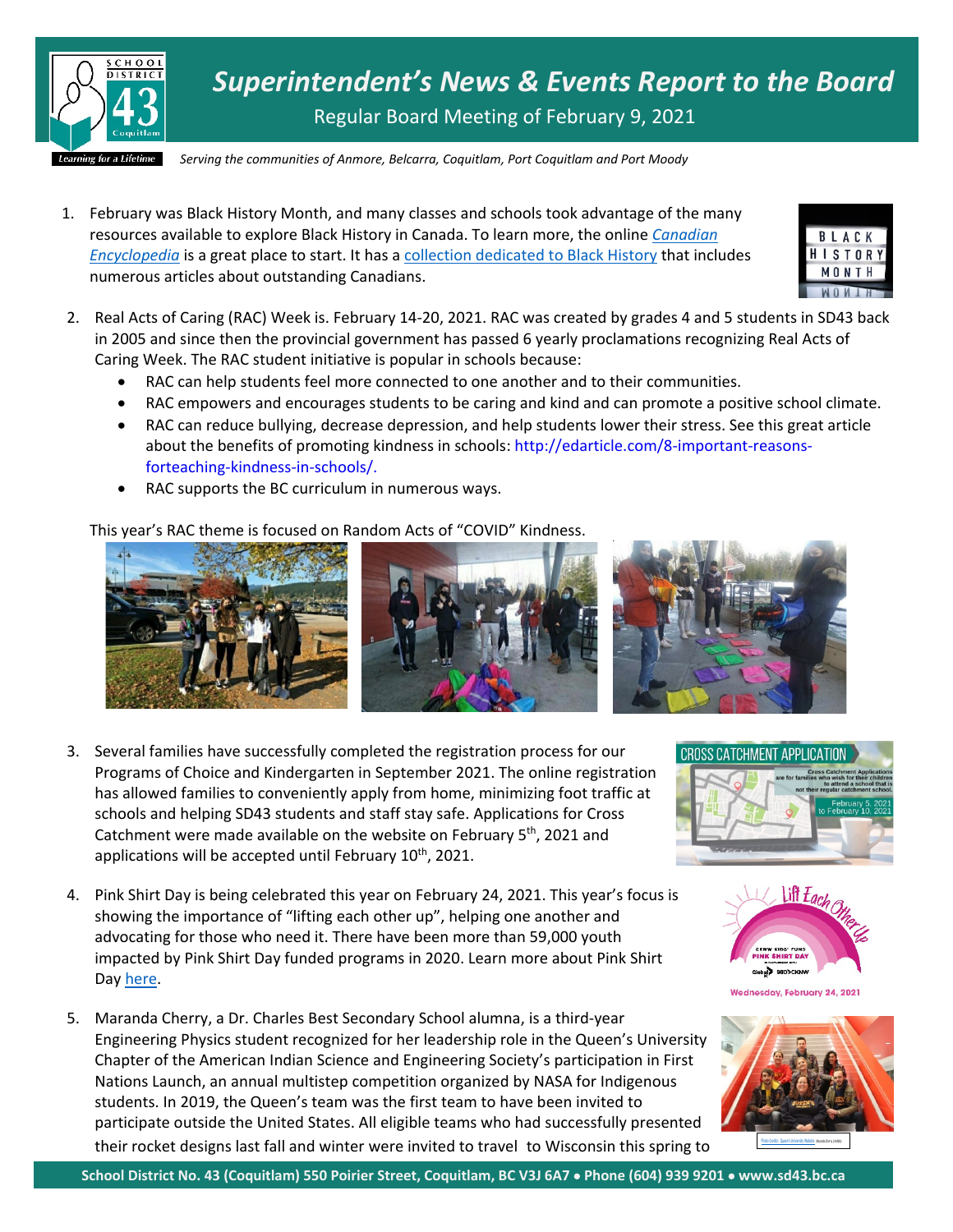

*Superintendent's News & Events Report to the Board*

Regular Board Meeting of February 9, 2021

*Serving the communities of Anmore, Belcarra, Coquitlam, Port Coquitlam and Port Moody*

launch their rockets. The Queen's team lead over other teams and are well on its way to win the entire competition this year despite it only being it's first year participating at this event. Maranda shares "this isn't just a hobby, but stepping stones to a career in aerospace engineering. After I graduate, I plan on going into postgraduate study," she said. "I'd like to get a Master's of Aerospace Engineering, and even a PhD. Then I'd like to work in the private aerospace sector. Maybe somewhere like Rocket Lab in New Zealand or something like SpaceX."

6. School District No. 43 was honoured to receive two Kwikwetlem First Nation flags for Como Lake Middle School and Cape Horn Elementary School during a virtual flag ceremony on January 27, 2021.

The flag ceremony was led by Kristina Joe, a former student of Principal Darren Stewart, who started the event by sharing fond memories of her time at school then asking a few individuals to be witnesses with honour blankets and coins. Some students from the Nation, namely Antonio Acosta-Joe, Grade 7 student from Como Lake Middle School and Joaquin Cunningham, Grade 3 student from Cape Horn Elementary School, were also asked to be witnesses to this momentous occasion.



Following the acknowledgement of the witnesses, Kristina introduced Chief Ed Hall and Kwikwetlem First Nation Councilor John Peters to unveil the flag and hold it for the blessing she would provide. This blessing was to ensure that all negative spirits had been cleansed from the flag. Cedar branches were used as the tool to remove this negative energy. Once the blessing was complete, the ceremony continued with Kristina and Zak Myers drumming and singing "The Cost Salish Anthem", by Chief Dan George.

It was a touching moment for all in attendance and when the music came to an end the flag was folded and offered to the principal at each school site. The flag at Como Lake Middle School now hangs in the front entrance staircase of the school and the flag at Cape Horn Elementary School hangs in the gym.

7. Jia Xin, English language learner and Grade 10 Pinetree Secondary School student, has been recognized for her creative park scene art by the UBC ESL Assessment Consortium.

8. Despite COVID-19, Riverside Secondary School students are continuing the fight to help malnourished kids in Somalia through this year's Move 4 Mana campaign.

Move 4 Mana was first introduced at Heritage Woods Secondary School and has now encouraged Riverside Secondary School and many more schools in the district to participate.Riverside's Move 4 Mana team is excited to bring the initiative to the school for the second year! Move 4 Mana is launching on February  $12<sup>th</sup>$ . The students have also created a *Tune-in Tuesday's Podcast* where they invite special guests and explore different topics. Learn more about the Move 4 Mana event **[here.](http://riversideeddy.ca/riverside-rapids-dive-into-the-move-4-mana-fundraiser/)**



**RIVERSIDE M4M PRESENTS** TUNE IN TUESDAY